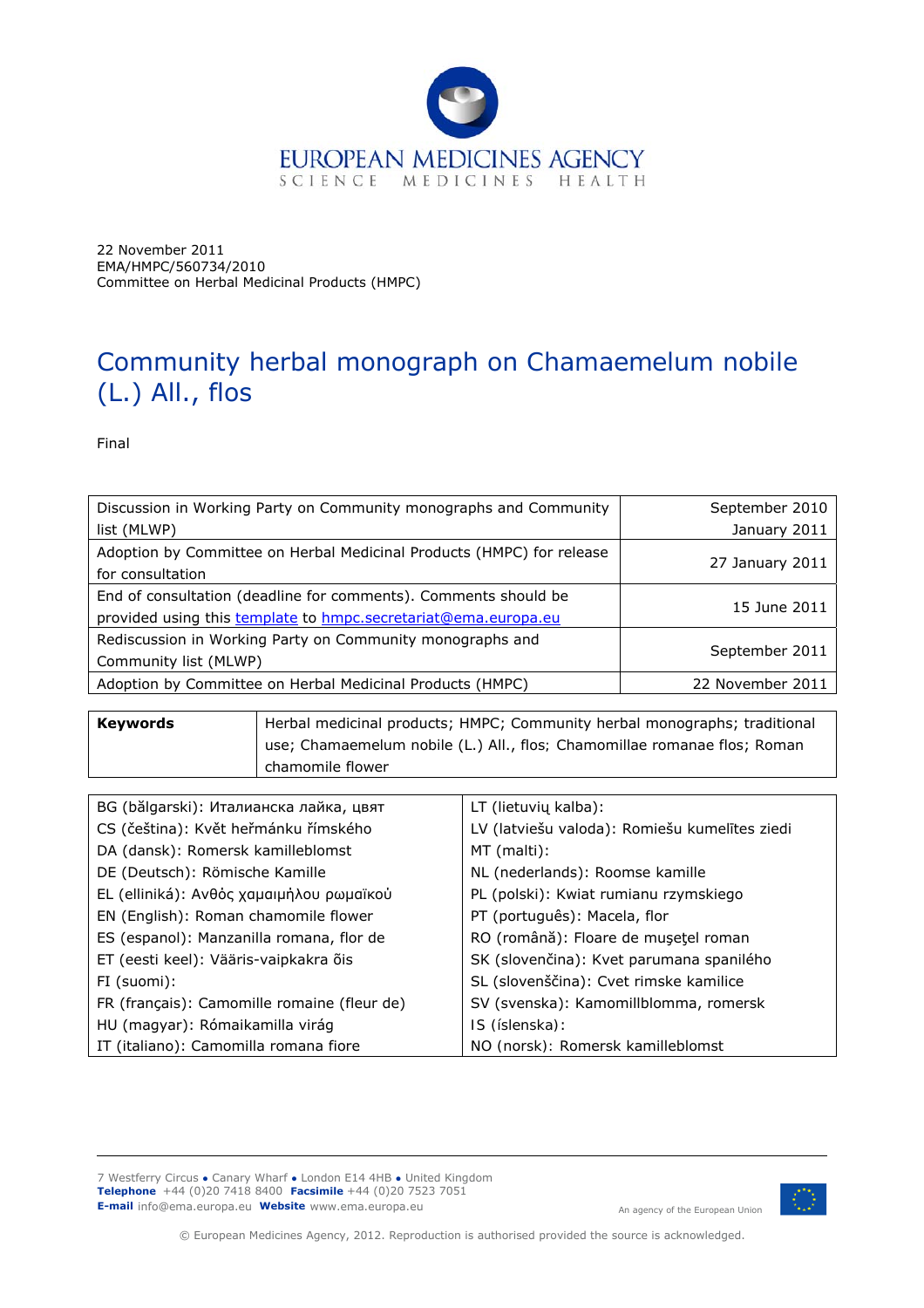### **Community herbal monograph on** *Chamaemelum nobile* **(L.) All., flos**

# **1. Name of the medicinal product**

To be specified for the individual finished product.

### **[2](#page-1-1). Qualitative and quantitative composition**<sup>[1](#page-1-0),2</sup>

| Well-established use | <b>Traditional use</b>                                                                                                          |
|----------------------|---------------------------------------------------------------------------------------------------------------------------------|
|                      | With regard to the registration application of<br>Article 16d(1) of Directive 2001/83/EC as<br>amended                          |
|                      | <i>Chamaemelum nobile</i> (L.) All., flos<br>(Roman chamomile flower)                                                           |
|                      | i) Herbal substance<br>As defined in the Ph. Eur. monograph.                                                                    |
|                      | ii) Herbal preparations<br>a) Comminuted herbal substance<br>b) Liquid extract (DER 1:1), extraction solvent<br>ethanol 70% v/v |

# **3. Pharmaceutical form**

| Well-established use | <b>Traditional use</b>                                                                                                                         |
|----------------------|------------------------------------------------------------------------------------------------------------------------------------------------|
|                      | Herbal substance and comminuted herbal<br>substance as herbal tea for oral use.<br>Herbal preparations in liquid dosage forms for oral<br>use. |
|                      | The pharmaceutical form should be described by<br>the European Pharmacopoeia full standard term.                                               |

# **4. Clinical particulars**

#### *4.1. Therapeutic indications*

| Well-established use | <b>Traditional use</b>                           |
|----------------------|--------------------------------------------------|
|                      | Traditional herbal medicinal product for the     |
|                      | symptomatic treatment of mild, spasmodic gastro- |

<span id="page-1-0"></span>ł 1 The material complies with the Ph. Eur. monograph (ref.: 01/2008:0380 corrected 6.0).

<span id="page-1-1"></span><sup>2</sup> The declaration of the active substance(s) for an individual finished product should be in accordance with relevant herbal quality guidance.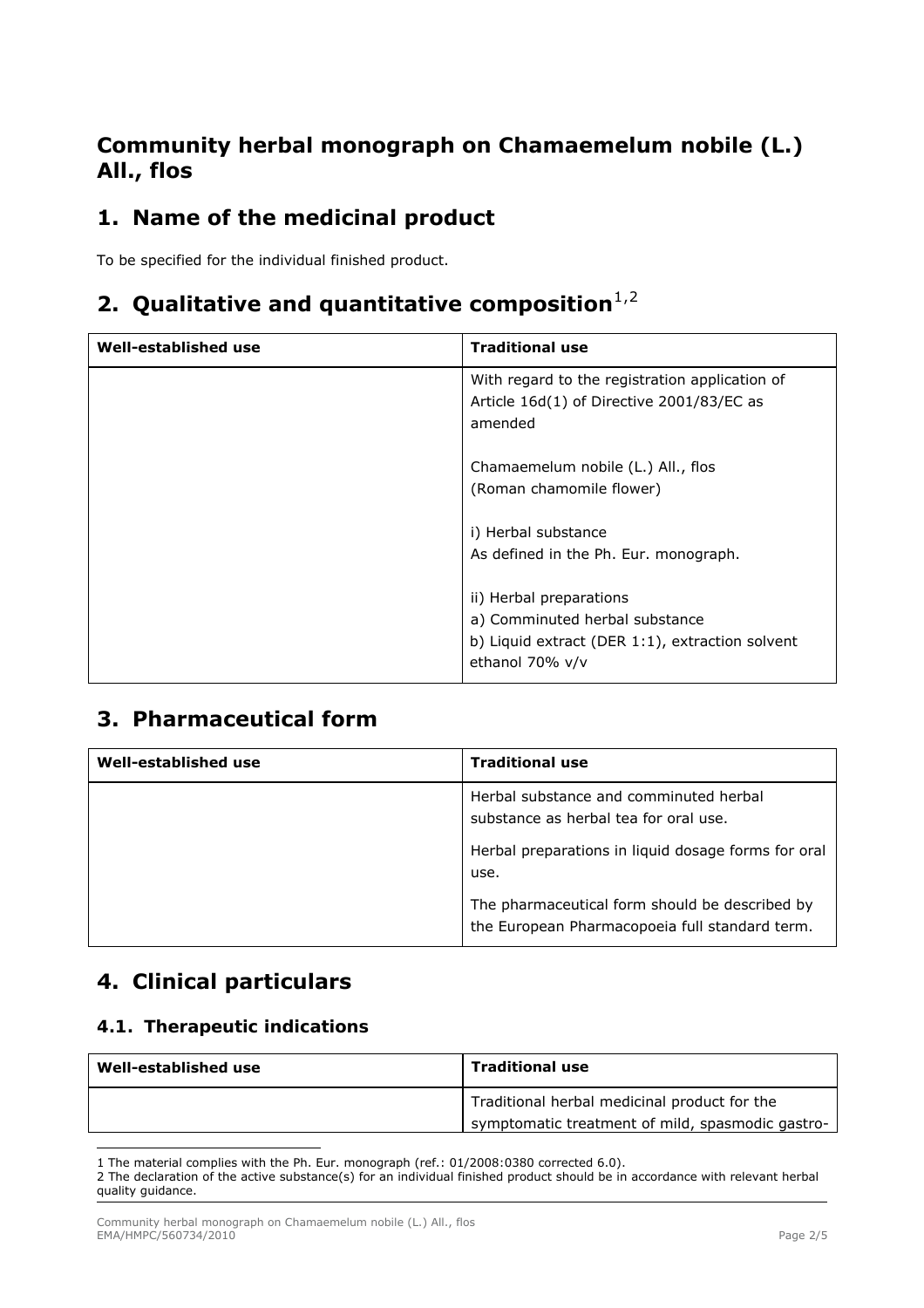| Well-established use | <b>Traditional use</b>                                                                                                                    |
|----------------------|-------------------------------------------------------------------------------------------------------------------------------------------|
|                      | intestinal complaints including bloating and<br>flatulence.                                                                               |
|                      | The product is a traditional herbal medicinal<br>product for use in the specified indication<br>exclusively based upon long-standing use. |

### *4.2. Posology and method of administration[3](#page-2-0)*

| Well-established use | <b>Traditional use</b>                                                                                                                                                                                          |
|----------------------|-----------------------------------------------------------------------------------------------------------------------------------------------------------------------------------------------------------------|
|                      | <b>Posology</b>                                                                                                                                                                                                 |
|                      | Adolescents, adults and elderly                                                                                                                                                                                 |
|                      | Herbal tea: 1-4 g of the herbal substance or<br>comminuted herbal substance in 100-150 ml of<br>boiling water as a herbal infusion 3 times daily<br>between the meals.<br>Liquid extract: 1-4 ml 3 times daily. |
|                      | The use in children under 12 years of age is not<br>recommended (see section 4.4 'Special warnings<br>and precautions for use').                                                                                |
|                      | <b>Duration of use</b>                                                                                                                                                                                          |
|                      | If the symptoms persist longer than 2 weeks<br>during the use of the medicinal product, a doctor<br>or a qualified health care practitioner should be<br>consulted.                                             |
|                      | <b>Method of administration</b>                                                                                                                                                                                 |
|                      | Oral use.                                                                                                                                                                                                       |

#### *4.3. Contraindications*

| Well-established use | <b>Traditional use</b>                                                                                    |
|----------------------|-----------------------------------------------------------------------------------------------------------|
|                      | Hypersensitivity to the active substance and to<br>other plants of the Asteraceae (Compositae)<br>family. |

#### *4.4. Special warnings and precautions for use*

| Well-established use | <b>Traditional use</b>                            |
|----------------------|---------------------------------------------------|
|                      | The use in children under 12 years of age has not |

<span id="page-2-0"></span> 3 For guidance on herbal substance/herbal preparation administered as herbal tea or as infusion/decoction/macerate preparation, please refer to the HMPC 'Glossary on herbal teas' (EMA/HMPC/5829/2010 Rev.1).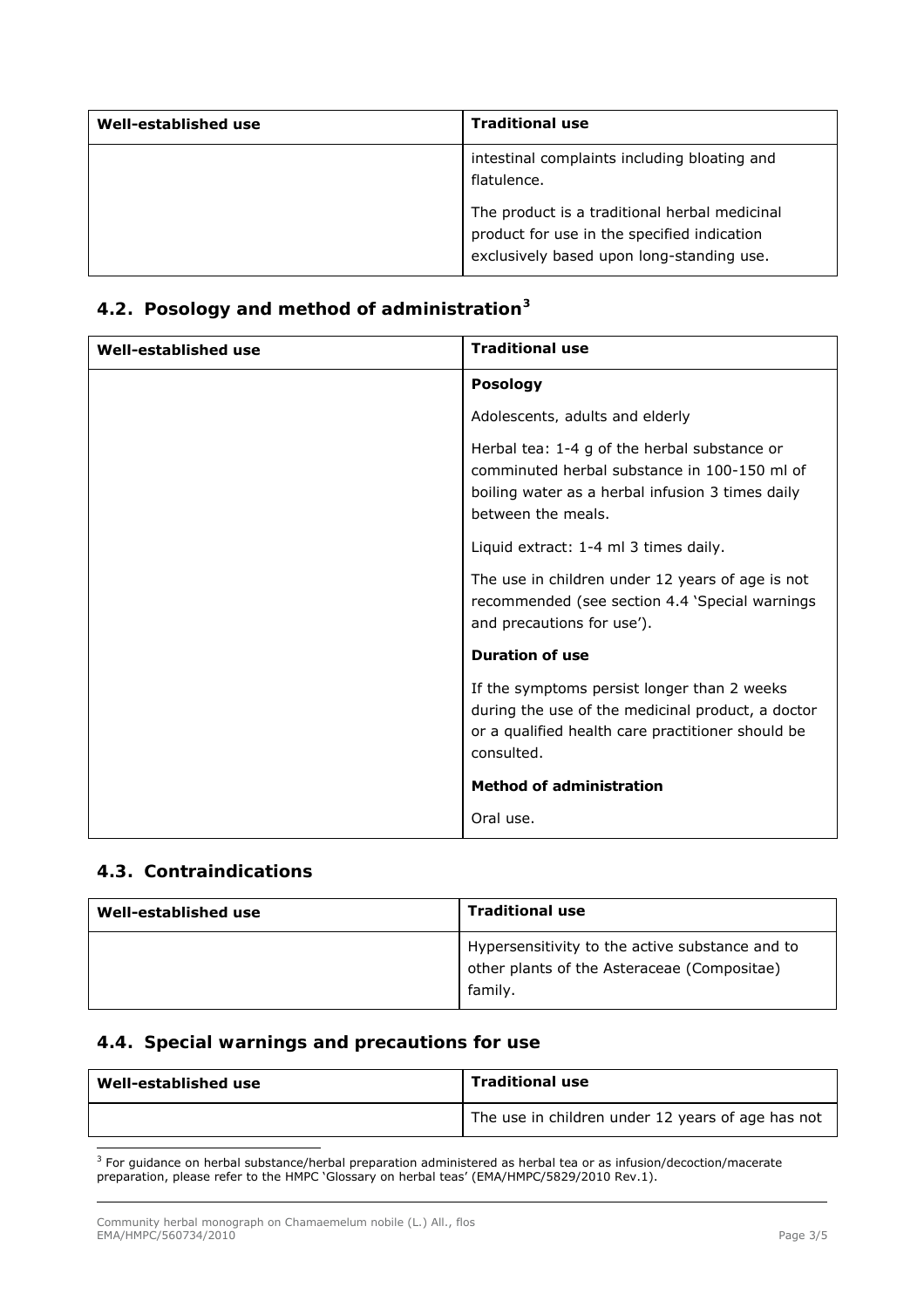| Well-established use | <b>Traditional use</b>                                                                                                                                                                                               |
|----------------------|----------------------------------------------------------------------------------------------------------------------------------------------------------------------------------------------------------------------|
|                      | been established due to lack of adequate data.                                                                                                                                                                       |
|                      | If the symptoms worsen during the use of the<br>medicinal product, a doctor or a qualified health<br>care practitioner should be consulted.                                                                          |
|                      | For extracts containing ethanol, the appropriate<br>labelling for ethanol, taken from the 'Guideline on<br>excipients in the label and package leaflet of<br>medicinal products for human use', must be<br>included. |

#### *4.5. Interactions with other medicinal products and other forms of interaction*

| Well-established use | <b>Traditional use</b> |
|----------------------|------------------------|
|                      | None reported.         |

#### *4.6. Fertility, pregnancy and lactation*

| Well-established use | <b>Traditional use</b>                                                                                                                                                                                 |
|----------------------|--------------------------------------------------------------------------------------------------------------------------------------------------------------------------------------------------------|
|                      | Safety during pregnancy and lactation has not<br>been established. In the absence of sufficient<br>data, the use during pregnancy and lactation is<br>not recommended.<br>No fertility data available. |

#### *4.7. Effects on ability to drive and use machines*

| Well-established use | <b>Traditional use</b>                                                                    |
|----------------------|-------------------------------------------------------------------------------------------|
|                      | No studies on the effect on the ability to drive and<br>use machines have been performed. |

#### *4.8. Undesirable effects*

| Well-established use | <b>Traditional use</b>                                                                               |
|----------------------|------------------------------------------------------------------------------------------------------|
|                      | None reported.                                                                                       |
|                      | If adverse reactions occur, a doctor or a qualified<br>health care practitioner should be consulted. |